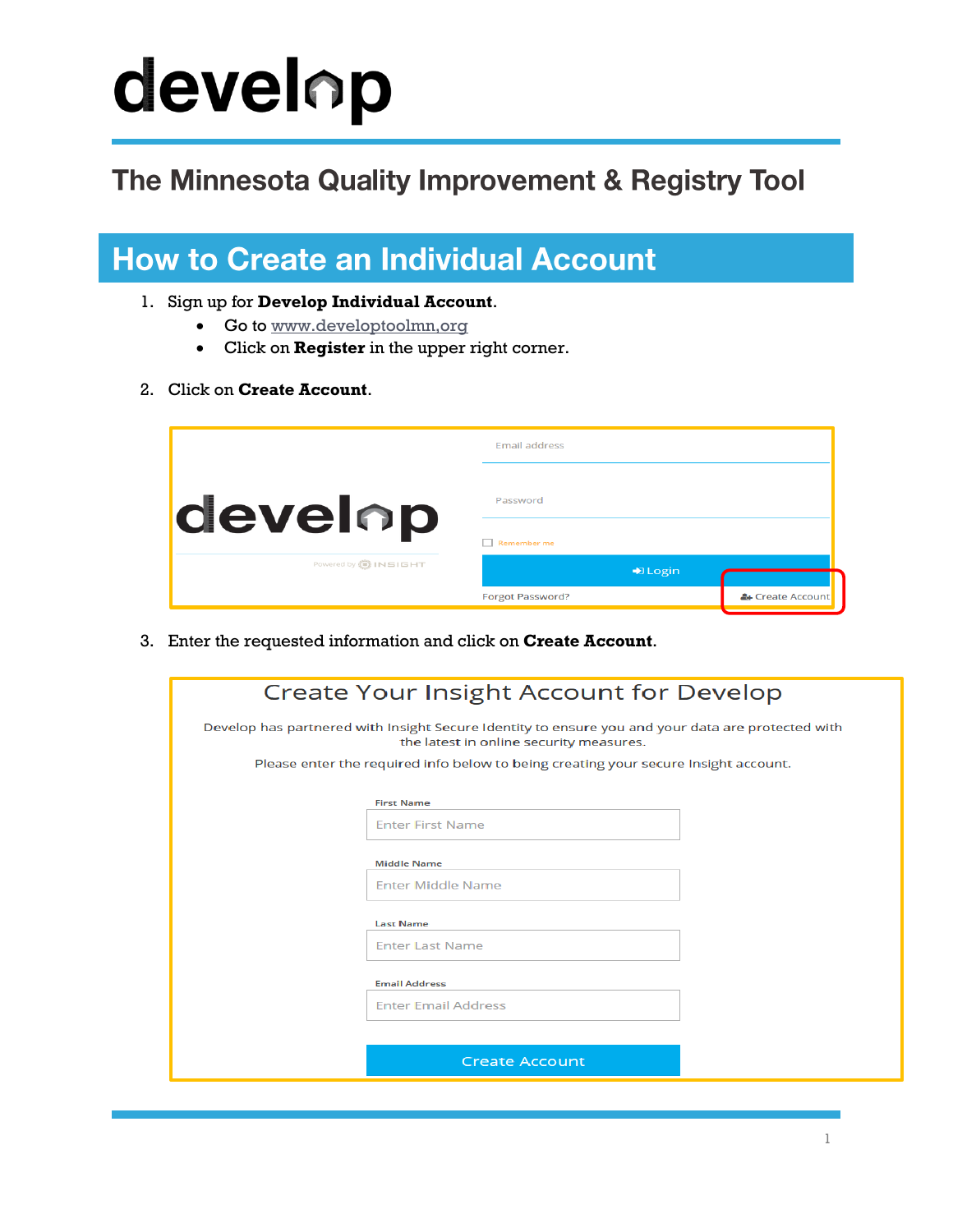4. Develop will send you an email for verification. Check your email and click **OK.**



5. Click on **Verify Account**.



6. After verifying your account, you are required to update your password. Click on **Save Password** when finished.

|                               | Please enter a password to complete your Insight Secure Identity Account setup. |  |
|-------------------------------|---------------------------------------------------------------------------------|--|
|                               | New Password                                                                    |  |
|                               |                                                                                 |  |
|                               |                                                                                 |  |
|                               | A The Password field is required.                                               |  |
|                               | <b>Re-enter New Password</b>                                                    |  |
|                               | Re-enter New Password                                                           |  |
|                               |                                                                                 |  |
|                               |                                                                                 |  |
|                               | <b>Save Password</b>                                                            |  |
|                               |                                                                                 |  |
| <b>Password Requirements</b>  |                                                                                 |  |
|                               |                                                                                 |  |
|                               | Valid passwords must consist of the following:                                  |  |
| · Minimum of 7 characters     |                                                                                 |  |
| • At least one capital letter |                                                                                 |  |
| · At least one number         |                                                                                 |  |
|                               |                                                                                 |  |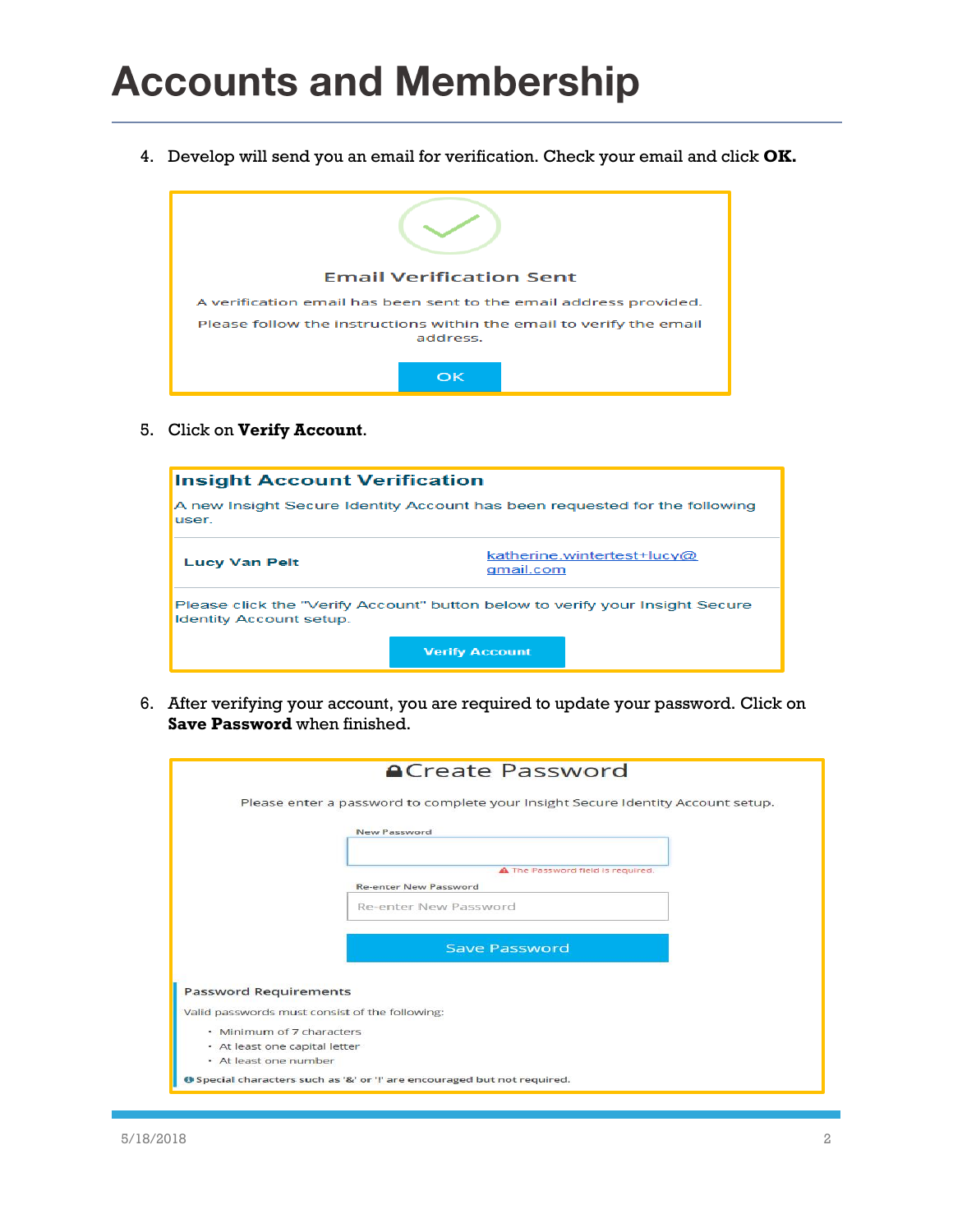- 7. Log in to Develop with your email address and password.
- 8. Complete the information to locate your exisiting Individual Account.

|                                                                                                                                                                                                                                                                                                                                      | <b>Locate Online Application</b>                                                                    |  |  |  |  |  |
|--------------------------------------------------------------------------------------------------------------------------------------------------------------------------------------------------------------------------------------------------------------------------------------------------------------------------------------|-----------------------------------------------------------------------------------------------------|--|--|--|--|--|
|                                                                                                                                                                                                                                                                                                                                      |                                                                                                     |  |  |  |  |  |
|                                                                                                                                                                                                                                                                                                                                      | Why Do I Need to Enter This First?                                                                  |  |  |  |  |  |
| You may have a profile in the system. Please fill out this form so that we can see if your profile exists. The system will use your<br>birth date and last five digits of your social security to find your profile. We store this information on your profile and will use it to<br>verify your identity if you need to contact us. |                                                                                                     |  |  |  |  |  |
|                                                                                                                                                                                                                                                                                                                                      | <b>O</b> If no existing profiles are found, you will automatically continue onto new profile setup. |  |  |  |  |  |
|                                                                                                                                                                                                                                                                                                                                      | <b>First Name</b>                                                                                   |  |  |  |  |  |
|                                                                                                                                                                                                                                                                                                                                      | Lucy                                                                                                |  |  |  |  |  |
|                                                                                                                                                                                                                                                                                                                                      | <b>Last Name</b>                                                                                    |  |  |  |  |  |
|                                                                                                                                                                                                                                                                                                                                      | Van Pelt                                                                                            |  |  |  |  |  |
|                                                                                                                                                                                                                                                                                                                                      | <b>Email Address</b>                                                                                |  |  |  |  |  |
|                                                                                                                                                                                                                                                                                                                                      | katherine.wintertest+lucy@gmail.com                                                                 |  |  |  |  |  |
|                                                                                                                                                                                                                                                                                                                                      | Date of Birth                                                                                       |  |  |  |  |  |
|                                                                                                                                                                                                                                                                                                                                      | <b>Enter Date of Birth</b>                                                                          |  |  |  |  |  |
|                                                                                                                                                                                                                                                                                                                                      | Required                                                                                            |  |  |  |  |  |
|                                                                                                                                                                                                                                                                                                                                      | <b>Last 5 Digits of SSN</b>                                                                         |  |  |  |  |  |
|                                                                                                                                                                                                                                                                                                                                      | Enter Last 5 Digits of SSN                                                                          |  |  |  |  |  |
|                                                                                                                                                                                                                                                                                                                                      | Required                                                                                            |  |  |  |  |  |
|                                                                                                                                                                                                                                                                                                                                      | Next                                                                                                |  |  |  |  |  |

*If you previously had an Individual Account, it will be located with the last 5 (five) digits of your Social Security number and birthdate. For new Individual Accounts, if you do not want to enter the last 5 (five) digits of your Social Security number, you can enter 5 (five) random numbers. For security, Develop staff cannot view or edit the 5 (five) numbers that you select.*

9. If no profile is found, you will be directed to complete the application process for your Individual Account.

An online application was not found using the information you provided. Please enter the following to begin the Develop online application process.

- 10. For your Individual Account you will need:
	- A mailing address
	- A home address
	- A primary and secondary phone number
	- Your previous or maiden name, if applicable
	- Your enrollment status in a federally recognized tribe, or an indication that you are a first or second generation descendant of an enrolled tribal member, if applicable
	- An indication of which age group is your primary focus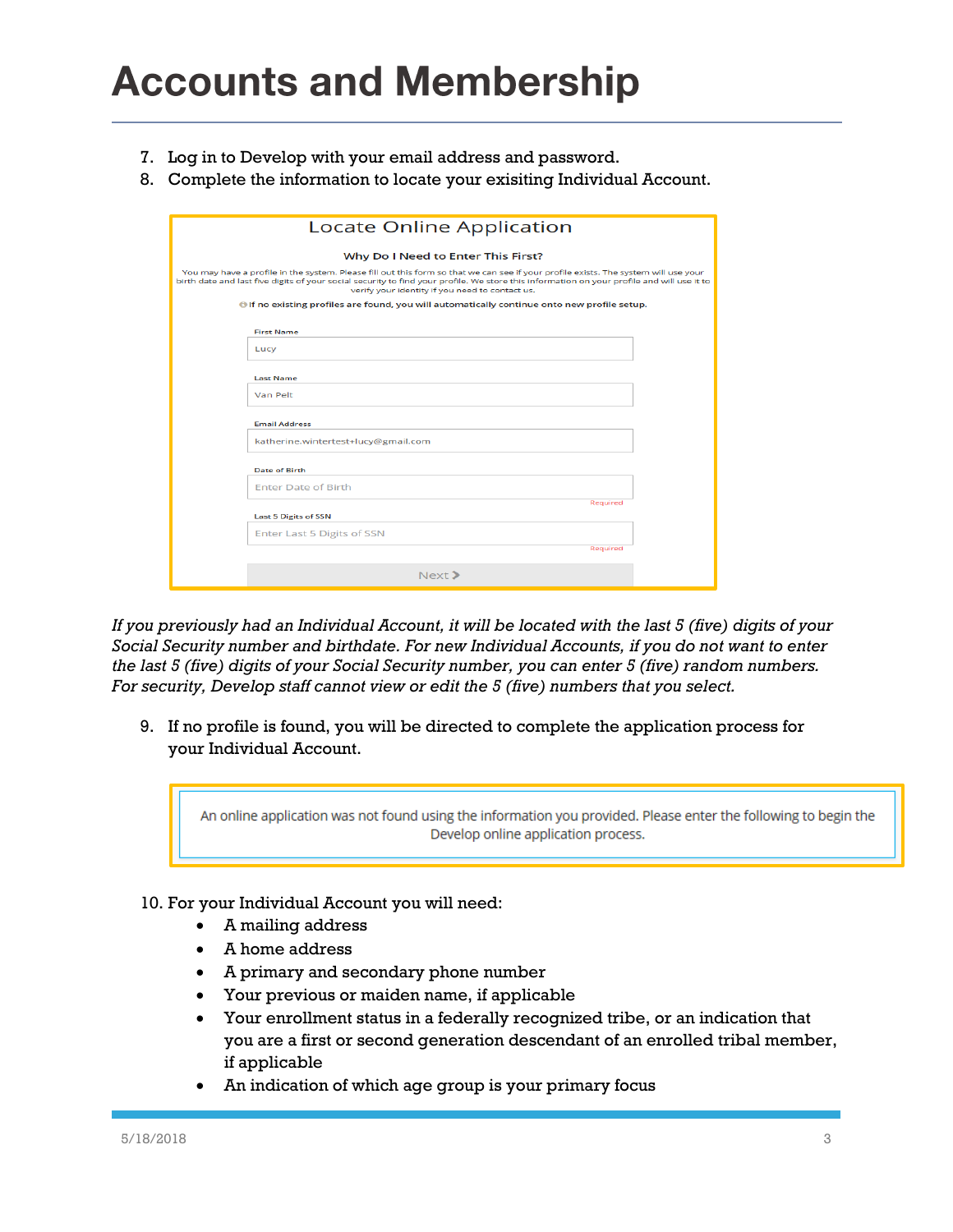11. Enter your Communication Preferences and click on **Next**.

| <b>Communication Preferences</b>                                                                                                                                                                                                                                                                                                                                  |  |  |
|-------------------------------------------------------------------------------------------------------------------------------------------------------------------------------------------------------------------------------------------------------------------------------------------------------------------------------------------------------------------|--|--|
| <b>What is This?</b>                                                                                                                                                                                                                                                                                                                                              |  |  |
| Develop and its partners send periodic communications about the Early Learning & School-Age Care system in Minnesota                                                                                                                                                                                                                                              |  |  |
| Please indicate which communications you would like to receive.                                                                                                                                                                                                                                                                                                   |  |  |
|                                                                                                                                                                                                                                                                                                                                                                   |  |  |
| Yes, I wish to receive informational emails from Achieve. If you do not select this option, you will still receive<br>emails regarding your account and/or membership.                                                                                                                                                                                            |  |  |
| Yes, I wish to receive informational emails from Develop about how best to utilize this technology and to<br>$\checkmark$<br>notify me about new features within the system.                                                                                                                                                                                      |  |  |
| Yes, I wish to receive informational emails from Child Care Aware of Minnesota about best practices for<br>Trainers and RBPD Specialists and supports available to help me as an approved Trainer or RBPD Specialist.                                                                                                                                             |  |  |
| Yes, I wish to receive monthly emails from Develop about upcoming training opportunities. If you select this,<br>please indicate in which counties you might take training and whether you are interested in hearing about<br>web-based training. Note that you will always have access to the Develop Training Calendar by clicking on<br>"Search for Training." |  |  |
| Indicate which counties you would like to be notified of for training.                                                                                                                                                                                                                                                                                            |  |  |
| Select all counties that apply                                                                                                                                                                                                                                                                                                                                    |  |  |
| Include information on upcoming web-based training.<br>$\sim$                                                                                                                                                                                                                                                                                                     |  |  |
| Next ><br>$\blacktriangle$ Back                                                                                                                                                                                                                                                                                                                                   |  |  |

12. After you review and accept the Privacy Policy, click on **Submit**.

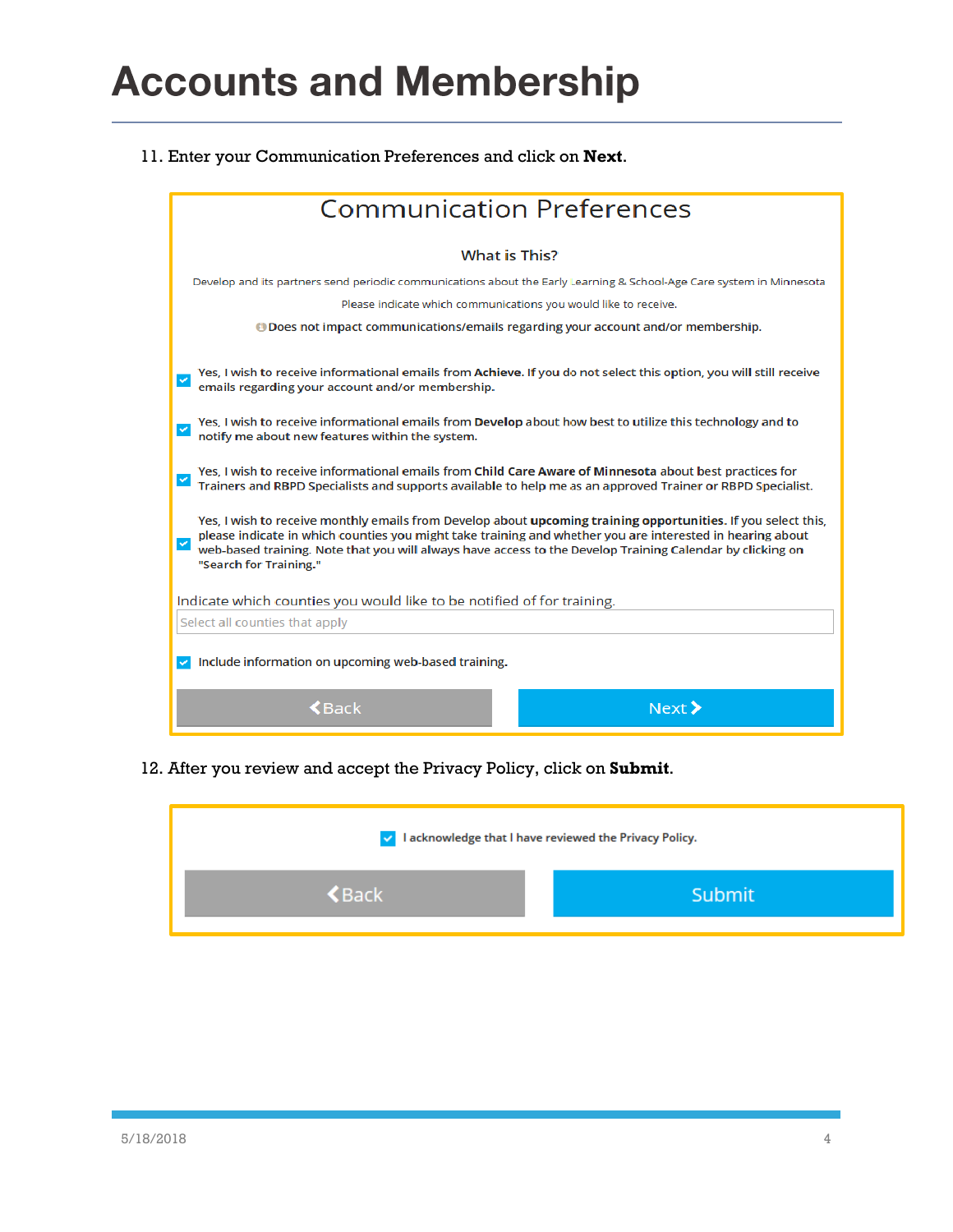

#### **Apply for Membership**

- 1. Log in to Develop with your email address and password.
- 2. Check the box **Become a Member**, then click on **Apply/Renew** to start your application.
- **3.** For the Membership Application, provide the following:
	- Personal Information
	- Education
	- Employment history
	- Training
	- Other information
- **4.** Click on **Start Application**

| <b>Membership Application</b>                                                                                                                                            |
|--------------------------------------------------------------------------------------------------------------------------------------------------------------------------|
|                                                                                                                                                                          |
| You will provide the information in each of the steps below. Each step will be saved as you go. If you can't complete all steps you may come back and complete it later. |
| 1. Personal Information                                                                                                                                                  |
| 2. Education                                                                                                                                                             |
| 3. Employment History                                                                                                                                                    |
| 4. Training                                                                                                                                                              |
| 5. Other Information                                                                                                                                                     |
| 6. Submit Application                                                                                                                                                    |
|                                                                                                                                                                          |
| <b>Start Application</b>                                                                                                                                                 |

You can view the specific requirements [here.](https://www.mncpd.org/wp-content/uploads/2018/02/Acceptable_Documentation_Policy.pdf)

- 5. Complete as much as you can (you can always pick up where you left off). Click **Submit Application** when finished.
- 6. Send in documentation, if required.